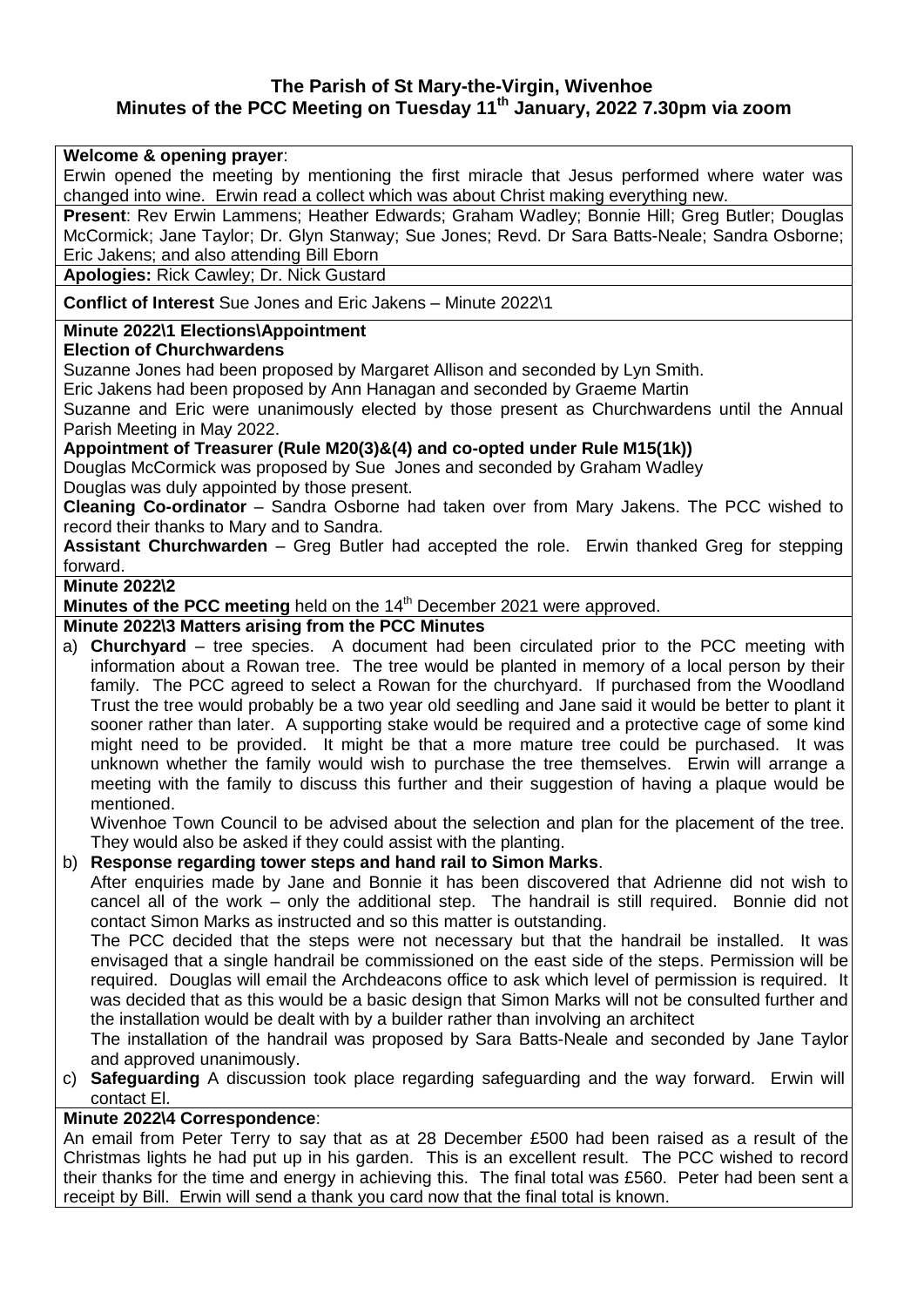|                                                   | <b>Nominal Account Name</b>            | <b>December</b> | <b>November</b> |
|---------------------------------------------------|----------------------------------------|-----------------|-----------------|
| <b>Free of Restrictions</b>                       | <b>General Fund</b>                    | 62,411.98       | 62,027.98       |
| Restricted                                        | <b>Bell Fund</b>                       | 11,914.67       | 11,564.67       |
| Restricted                                        | Choir Fund                             | 755.27          | 755.27          |
| Restricted                                        | Fabric-General - non<br>Transformation | 3,241.73        | 3,218.73        |
| Restricted                                        | Janet Ashton Legacy                    | 10,000.00       | 10,000.00       |
| Restricted                                        | <b>Sheila Carrick Legacy</b>           | 500.00          | 500.00          |
| <b>Restricted</b>                                 | Hugh Brogan Legacy                     | 5,000.00        | 5,000.00        |
| Restricted                                        | Jan Richardson Legacy                  | 1,000.00        | 1,000.00        |
| Restricted                                        | <b>Flower Fund</b>                     | 1,023.62        | 1,023.62        |
| Restricted                                        | <b>FOSM</b>                            | 7,557.96        | 7,403.96        |
| Restricted                                        | Cory Maintenance Fund                  | 2115.00         | 2,095.00        |
| Restricted                                        | Organ Fund                             | 370.00          | 370.00          |
| Designated                                        | Sunday Club                            | 979.44          | 954.44          |
| <b>Restricted</b>                                 | Wivenhoe St Mary's Music<br>Society    | 2,060.35        | 2431.94         |
| <b>Rolling Total Available for Transformation</b> |                                        | 94,566.58       | 87,940.66       |

# **Guidelines for Transformation Finances**

Please note the following guidelines which have been agreed by the Standing Committee.

No member of St Mary's, other than Douglas, may agree to ANY TRANSFORMATION EXPENDITURE.

All invoices will be paid from the Transformation Account once they have been countersigned by Douglas.

Would anyone who receives an invoice relating to the Transformation Project please immediately email a copy to Douglas as it is important that all invoices are paid in good time and some of the funds will need to be called from deposit.

The Rolling Total of the Amount available to be spent on the Transformation Project will appear in the Cash in Funds schedule presented to the PCC each month.

Jane asked about the amount of money within the Transformation Project. £19,000 is still due to the builder and there are other elements that have not been completed as yet (mentioned in Minute 2022\6 below). Jane also asked about interest on the various accounts and it was confirmed that almost all of the accounts are interest bearing.

Douglas spoke about some good news – Vivien Eborn had volunteered to remain as cashier and Bill will kindly collect the money from church. Douglas was extremely grateful as was the PCC. The second piece of news was that the late Delia Schafle the partner of Ivan Newton had left a bequest of £22,500 and this will go into the general fund in the first instance until the deed of wishes are known. This is incredibly generous.

Douglas spoke about dual authorisation on the bank account - Douglas will continue to do so but two additional second signatories are required. Eric had been a signatory previously and he was content to do so again.

The PCC agreed to authorise Eric Jakens and Bonnie Hill as signatories on the Barclays Bank accounts.

The formal appointment of Eric Jakens and Bonnie Hill as signatories was proposed by Erwin Lammens and seconded by Sandra Osborne and unanimously agreed.

### **Minute 2022\6 The Transformation Project & related matters**

a) **TP Management Update** - Douglas McCormick – no change to status of this project

b) **Stained Glass Window** – Graham Wadley

The ten panels for the window are now near complete and will be ready for collection from Andy Brooke at Dumfries by mid-January. Transportation and installation have to be arranged. James Dodds has sold the painting of the window and has kindly made a very generous donation of £5000 towards the cost of the window.

Douglas reported that the window would be leaving Scotland on Saturday but it is unknown when it will arrive in church. The panels will need to be checked and the glazier booked. Hopefully by the end of January the window will be placed. Douglas said he would need help with some of the logistics.

The PCC needed to consider how James Dodds would be thanked and perhaps and unveiling would be organised.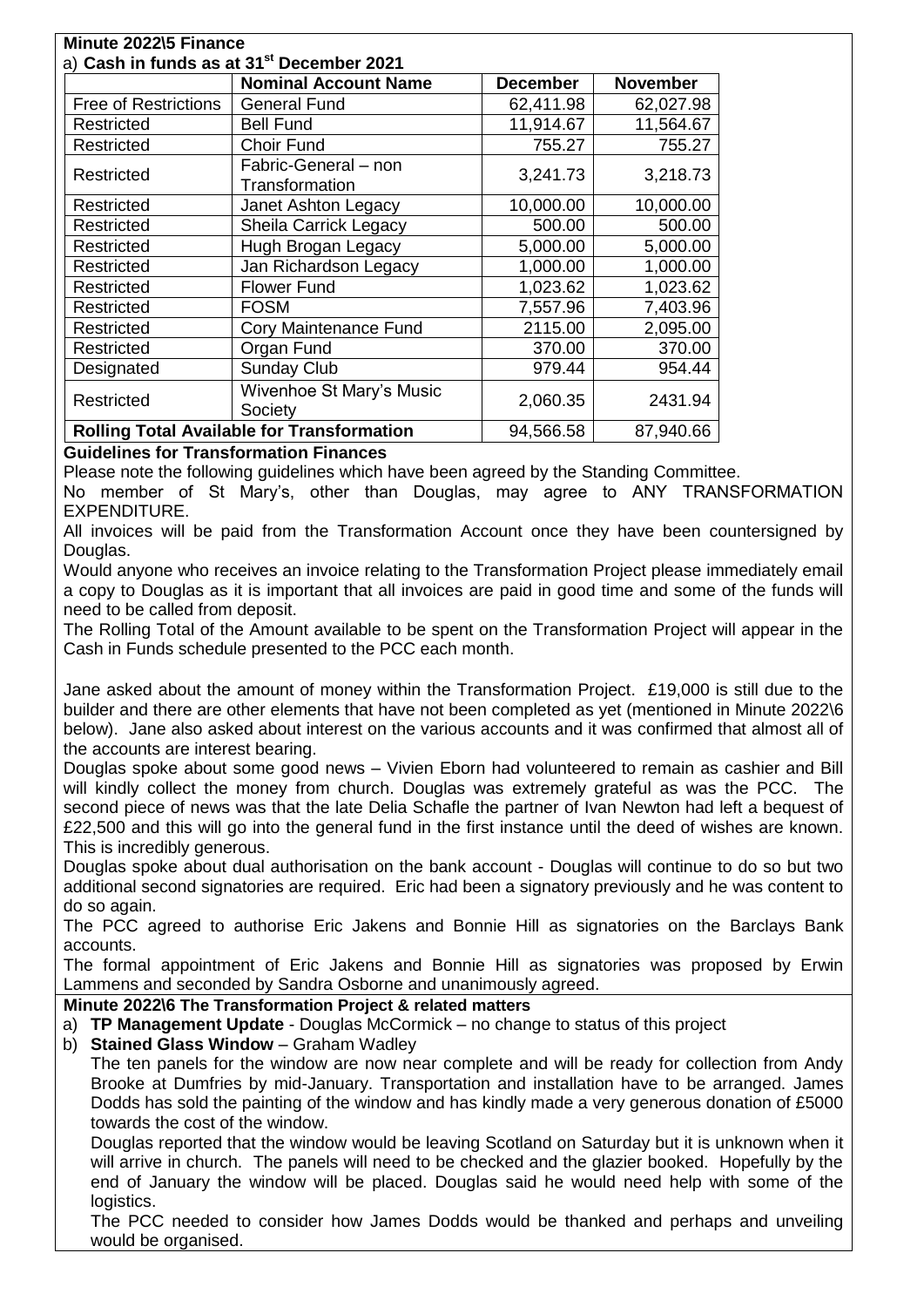c) **Internet provision** At last we have internet provision throughout the church, annexe and rectors vestry as the floor boxes etc have now been activated. Douglas has pushed consistently over the last 20 months to get OpenReach and BT to deliver the line and connection. Well done. Erwin mentioned making the WiFi password available. The PCC decided that the password would be shared by putting a notice up inside the church\annexe (perhaps stating that it is not a secure connection and perhaps some additional advice is required about reasonable use). The password is "transformed2021". . Marika and Rick plus the contractor will be asked for some advice about public and private access. d) **Redecoration –** no change to status of this project e) **Fire Alarm in the nave –** no change to status of this project f) **Choir Vestry –** no change to status of this project. Clearance is needed in order to view the floor beneath. A date for a work party needs to be organised as soon as possible. g) **Live Streaming**  The DAC approved the installation but one of the conditions – the positioning of the cameras on the columns has caused a difficulty. The conditions were shared with our live streaming provider and his comment was that if the condition is imposed the 360 degree views that were going to be available will not be delivered. Douglas has gone back to the DAC explaining the problem and a reply is awaited. h) **Tower steps and hand rail** – see matters arising i) **Making use of the new facilities** – following up on Sara's paper. A youth group is planned and a meeting will take place in the spring to start the process **Minute 2022\7 Mission & Ministry Partnership** - Erwin Lammens A meeting of MMP clergy will take place in church soon. **Minute 2022\8 Adult & Childrens Ministry -** Erwin Lammens See Worship report. **Minute 2022\9 Safeguarding** [safeguardingstmaryswiv@gmail.com](mailto:safeguardingstmaryswiv@gmail.com) **Training link** for online training is<https://safeguardingtraining.cofeportal.org/> and the parish reference code is 20.23. The training needed by PCC members is the basic awareness level. The link is given below [https://www.chelmsford.anglican.org/online](https://www.chelmsford.anglican.org/online-training#Online%20Church%20of%20England%20Safeguarding%20Training)[training#Online%20Church%20of%20England%20Safeguarding%20Training](https://www.chelmsford.anglican.org/online-training#Online%20Church%20of%20England%20Safeguarding%20Training) **Minute 2022\10 Health & Safety** – James Peters had nothing to report. **Minute 2022\11 To receive reports** and take questions on the reports from the following committees. a) **Fundraising Committee** – Bonnie Hill The next event will be the Quiz Night which will take place on **Saturday 26th February 2022** as long as there are no restrictions. Following on from that it is hoped that a Mad Hatters Tea Party can be organised with the assistance of members of the Wivenhoe Panto Group in March. This event would be for parents and children and held during the afternoon. b) **Catering** – Mary Jakens – nothing to report c) **Worship Group** – Erwin Lammens The first weekend in December was successful with a well-attended St Nicholas visit and Christingle service. The format at both services was different in comparison with the pre-covid era. The families were spread out in the church and health and safety were an important focus. Only two schools took part in the Christingle service which explains the lower number of attendance. St Mary's Choral Carol service was held on 12 December. It was a beautiful programme of Carols and Anthems, readings, prayers and a short reflection. Attendance was low as many decided not to attend because of Covid. Because of the low number in church the service was run in safety with people being able to socially distance, wearing masks, sanitise hands etc. Carols on the Quay was attended by approx. 200 people and the Nottage very kindly hosted us once again. It was a deliberately shorter version of only 35 minutes and most people had the discipline to leave immediately after the event. The manager at Rose and Crown was told that this year mince pies were not given out because of the risk of transmitting the virus. People were encouraged to keep their masks on during the singing. Graham Wadley, Founder of Carols on the Quay, was prevented from conducting because of health reasons. Pam Garland replaced him as conductor of the Band; they did well. Some colleagues from the churches in Wivenhoe were unable to attend. The Mayor welcomed everyone at the beginning. Erwin introduced and concluded with a blessing; readings and prayers were read by Phil Bingham and Christina Volkmann who stepped in to cover absent ministers. The sound system worked well. Thank you to Rick and son. The collection made £450 to be divided equally between two charities chosen by Churches Together. With thanks to Bill and Vivien for counting and transferring the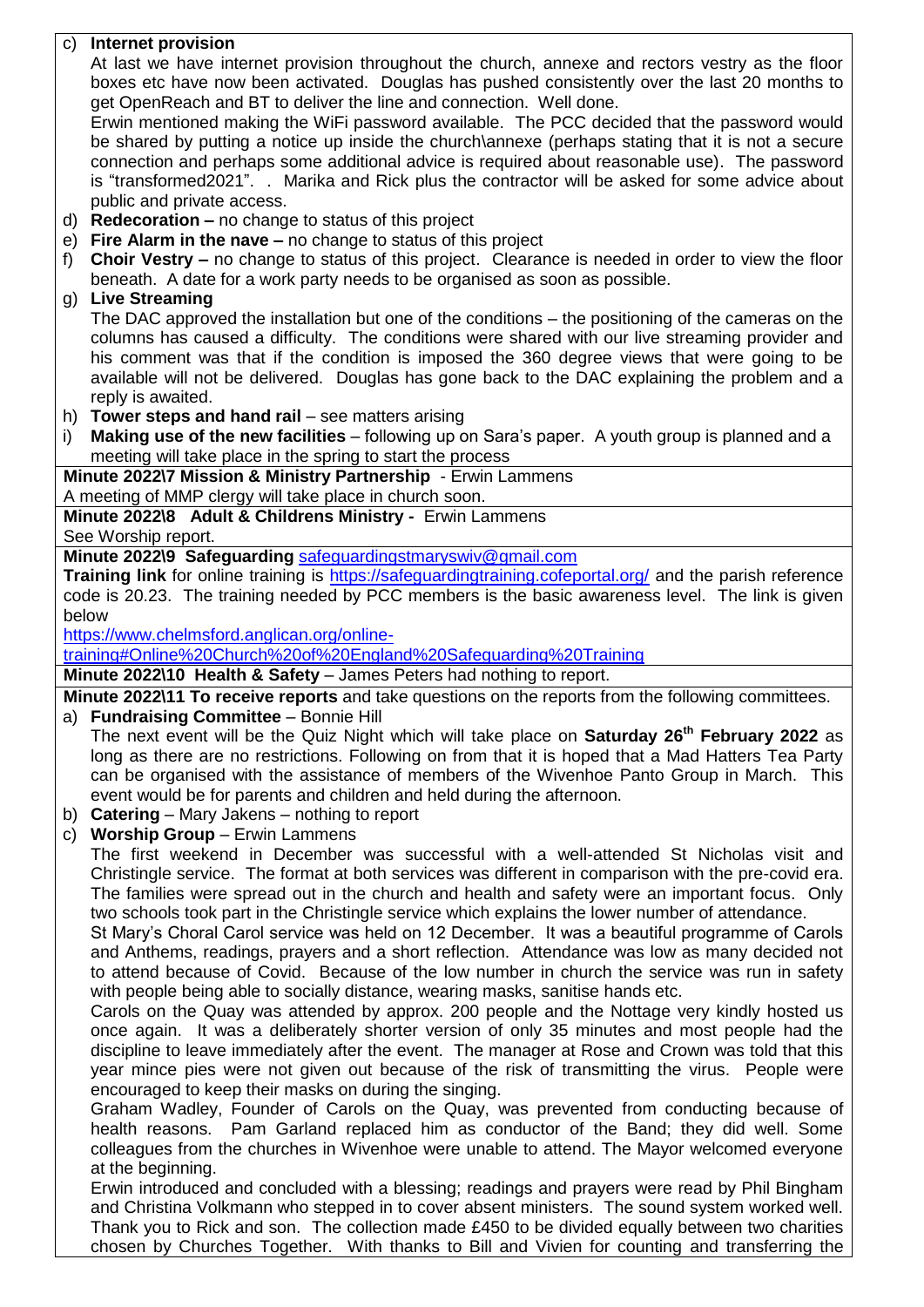money. Each attendee received a craft gift made by a team run by Ann Evershed. Thank you Ann. The Sunday Club's Nativity Play was possibly one of the finest in recent years. It was coordinated by Sue Jones with the help of Hilary Cook, An Lammens, Teresa Warren, Heather Edwards, Lucy Crocker, Petra and Iain Wilton; Graham Wadley was the organist. The play was brought by about a dozen children, among them Felicity Crocker who played her first role at the age of only 6 months. The scene was set in the round: one of the many benefits of the flexible Nave lay out. Again, numbers were down because of Covid but those who attended were uplifted and joined in with the Carols and prayers. After the Nativity play Teresa and Sunday Club leaders organised the Sunday Club's Christmas party in the annexe with games and food. This concluded a successful preparation for Christmas for Wivenhoe's young families.

We were able to go ahead with the services on Christmas Eve and at Christmas Day despite the surge of the virus. Many people decided to stay in. As a result the attendance this Christmas was a quarter of the usual total – 150 spread over 4 services instead of the usual 500+ in pre-covid times. All services were slightly shorter (all under an hour).

There were online services (a meditation at Christmas by Sara and a communion service on 26 December with Erwin. John and Janet) and a Christmas Message by Erwin was broadcast on behalf of the churches on Colne Radio on Christmas Day at 8.00, 12.00 and 16.00hr.

- d) **Colchester Deanery** Heather Edwards no report
- e) **Wivenhoe Churches Together** no report
- f) **FOSM**  Bill & Vivien Eborn FOSM goods sold well during December
- g) **Pastoral Visitors** Deirdre Gill no report
- h) **Administration** Lynne Horner nothing to report
- i) **Spirituality Steering Group** Janet Driver nothing to report
- j) **Church Bookings** schedule had been circulated before the meeting
- k**) Bellringers** Heather Edwards no report
- l) **Electoral roll** Vivien Eborn no change

**Minute 2022\12 – Community –** Peter Hill Chairman of the following groups

# a) **Transformation Appeal**

The Standing Orders which we asked supporters of the Appeal to take out as part of the Appeal Fund-raising came to an end in December 2021. Peter was unaware of who these people were but they should be thanked. Bill was asked if they had been thanked and they haven't, but he was aware that some of the STO's had continued beyond the end date. Eight had failed to conclude in December. If people do wish to continue consideration needed to be given to where the money was directed – the General fund? Douglas will follow this up in February. Thank you letters had not been sent.

Mark Norrington published some Christmas Cards in 2020 the profits of which he has recently very kindly given to the Treasurer.

Harvey Lyon has donated the original water-colour painting of the Quay at Wivenhoe by his father Edward Lyon to the Appeal. This framed painting has yet to be sold. Harvey has previously sold nearly 100 prints of this watercolour. An offer had been made from Peter Hill to purchase the picture - Douglas suggested that a piece be put into Tidings as "an open offer" for the Edward Lyon and Annie Bielecka piece and the best result would be accepted. An end of the February deadline would be put in place for bids. This was agreed by those present.

### b) **Wivenhoe St Mary's Music Society**

The Society were able to hold two concerts in 2021, both of which were very successful in terms of the number of people who came as well as financially. The Sea Shanty Concert made a net £434 for the Music Society and the Wivenhoe Orchestra made £812 before PRS fees of £45.82 which need to be paid in 2022. This will be part of our overall payment to Making Music, the organisation of which we are members that provide us with public liability insurance to cover our concerts as well as collection of PRS fees.

The net result of these two concerts after paying for our membership of Making Music including PRS and Insurance, and carrying forward our reserve of £1,000 to towards potential losses on future concerts in 2022, is a net profit of **£968.71** which is earmarked for the Transformation Appeal.

We have identified 6 concerts we would like to hold in 2022 but with the present situation with the Omicron virus we are unable to make any progress with booking these performers.

### c) **The Friendly Club & Café**

The Clubs last meeting in the Church was held on Thursday 16<sup>th</sup> December; we have cancelled all subsequent meetings due to the circulation of the present Omicron virus and it remains suspended until further notice – possibly returning in February.

We have paid **£454.65** to St Mary's since we, the Wivenhoe Dementia Support Group in partnership with St Mary's PCC, launched the Friendly Club & Café in August 2021. This money is